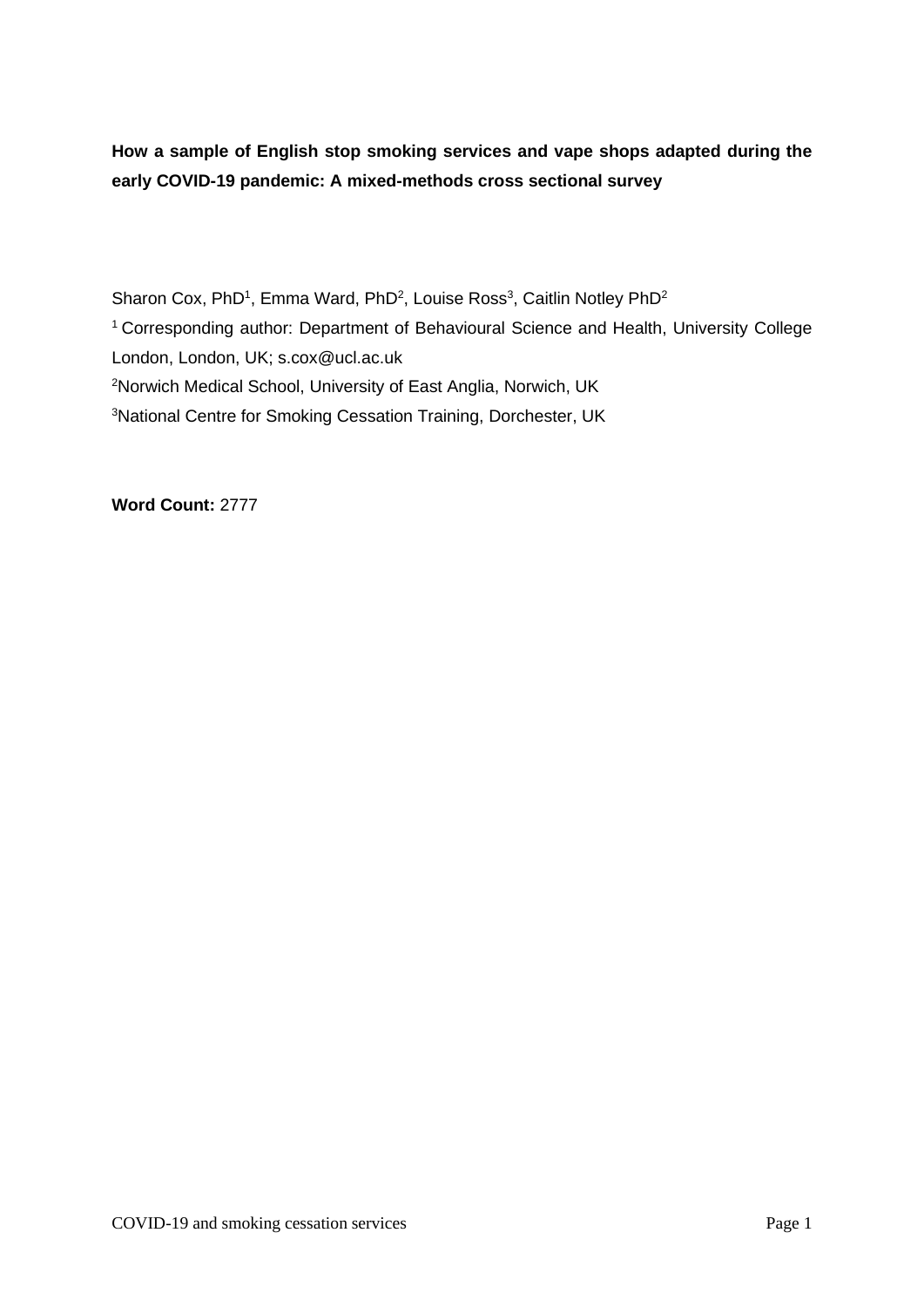#### **Abstract**

**Background:** The COVID-19 pandemic in England led to major changes in the delivery of support via stop smoking services (SSS) and to the widespread temporary closure of bricks and mortar e-cigarette retailers (vape shops herein). The impact of disruptions across the smoking cessation support landscape has not been fully documented. The purpose of this study was to capture how SSS and vape shops in England were affected and adapted their 'business as usual' during the early months of the COVID-19 pandemic.

**Method:** An online cross-sectional survey was conducted between March-July 2020. Surveys were disseminated through online networks, professional forums and contacts. Open-ended qualitative responses were coded using thematic analysis.

**Results:** Responses from 46 SSS and 59 vape shops were included. SSS were able to adapt during this period, e.g. offering a remote service. A high percentage (74.6%) of vape shops had to close and were unable to make changes; 71.2% reported business declining. For both vape shops and SSS qualitative data revealed practical challenges to adapting, but also new pathways to support and co-working.

**Conclusion:** The closure of vape shops appears to have most impacted smaller bricks and mortar shops affecting businesses by decline in customers and impacting staff (furlough). For those services that could stay open there may be lessons learned in how to support vulnerable and disadvantaged people who smoke by considering new pathways to support.

**Keywords: vape shops; COVID-19; pandemic; smoking cessation; stop smoking services**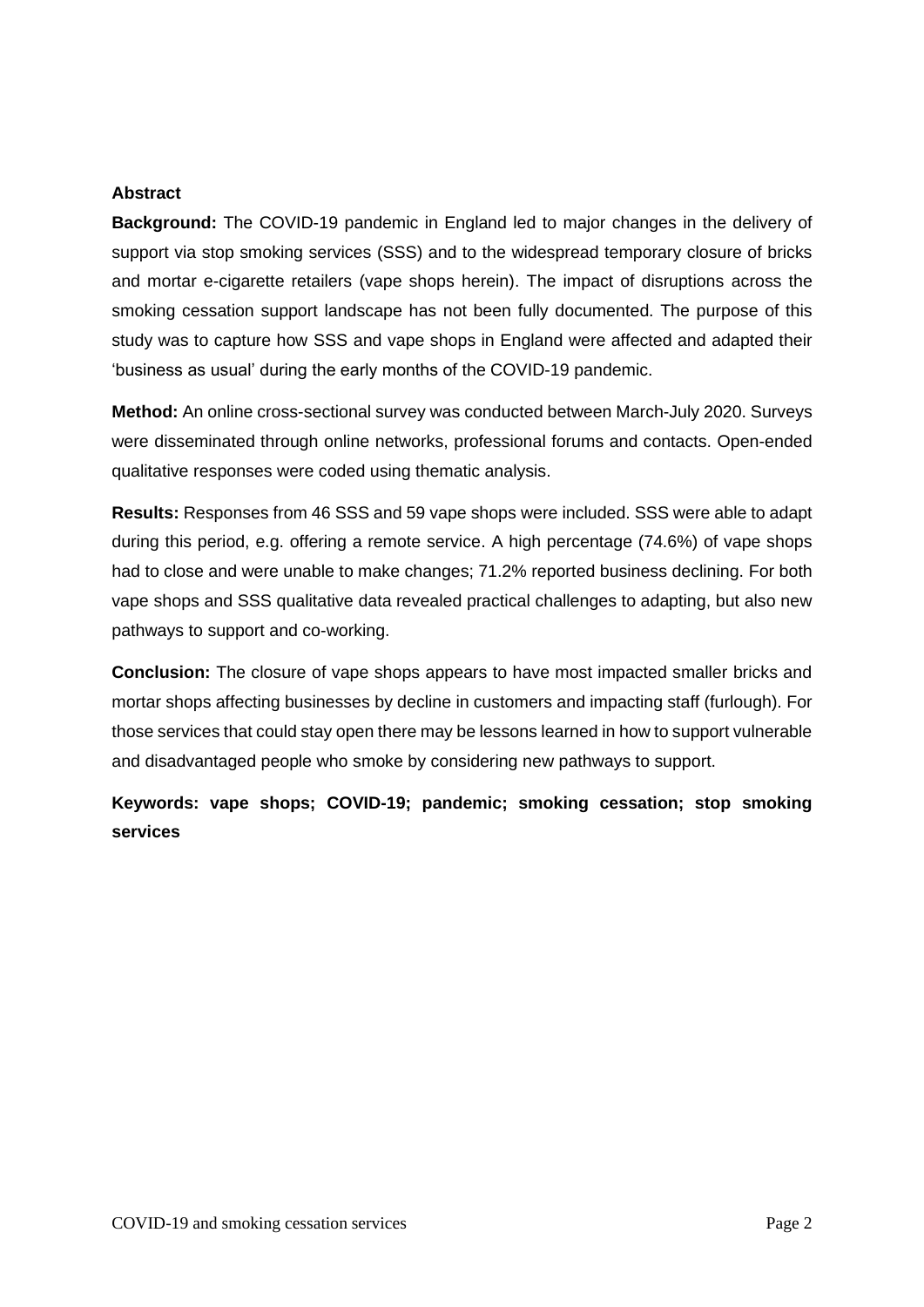#### **Introduction**

It is estimated since the start of the pandemic that over one million people who smoke have made a quit attempt (an estimated additional 440,000, compared to pre-pandemic levels) in Great Britain (1). However, the English NHS Stop Smoking Services (SSS), which offer the 'gold standard' treatment of combined behavioural and pharmacotherapy support (2), faced the unusual challenge of how to respond to increased demand for support during social distancing measures. At the same time, e-cigarettes were not included in the government's definition of essential items, and e-cigarette retailers (vape shops herein) had to close (3). Ecigarettes are now the most common choice for people who smoke when making a quit attempt in England (4), and there is growing evidence for their efficacy for cessation in trials (5). For context, people could still purchase tobacco and e-cigarettes and liquids (often tobacco industry manufactured) from convenience stores and supermarkets. Although many vape shops have established online markets which were able to stay open, many smaller, locally based 'bricks and mortar' shops did not have this option. Many people engaging in a quit attempt during the COVID-19 pandemic might opt for an e-cigarette and/or attempt to quit with help from the SSS. This study aimed to explore how SSS and vape shops in England adapted during the early pandemic period (March 2020 – July 2020), a time of national travel restrictions when the advice to all was to stay at home except for essential reasons.

A recently published survey of local authorities in Great Britain by Action on Smoking and Health (ASH) (6), shows that at the time of their survey (August-September 2020, 5 months after the first national lockdown was announced), just 18% of SSS were offering face-to-face support but this was supplemented by 98% offering telephone consultations and 60% offering online video support. The report highlights that the flexibility of this support was welcomed by patients. Furthermore, the report highlights that the majority of services (59%) adapted service delivery for those patients recorded as vulnerable.

Many adults with pre-existing and severe health conditions were advised by the government to shield or to isolate with minimal contact with others outside their homes (7); this would have presented both SSS and vape shops aiming to support these people who smoke with unique and unprecedented challenges. As smoking is more frequently observed in socially disadvantaged and clinically vulnerable populations (8,9), including those at greater risk of severe illness because of respiratory health comorbidities e.g., Chronic Obstructive Pulmonary Disease (COPD), it is important to understand how this was managed and what special adaptations were made. If special adaptions were not made, then key groups may have been excluded from support, and opportunities to engage with important populations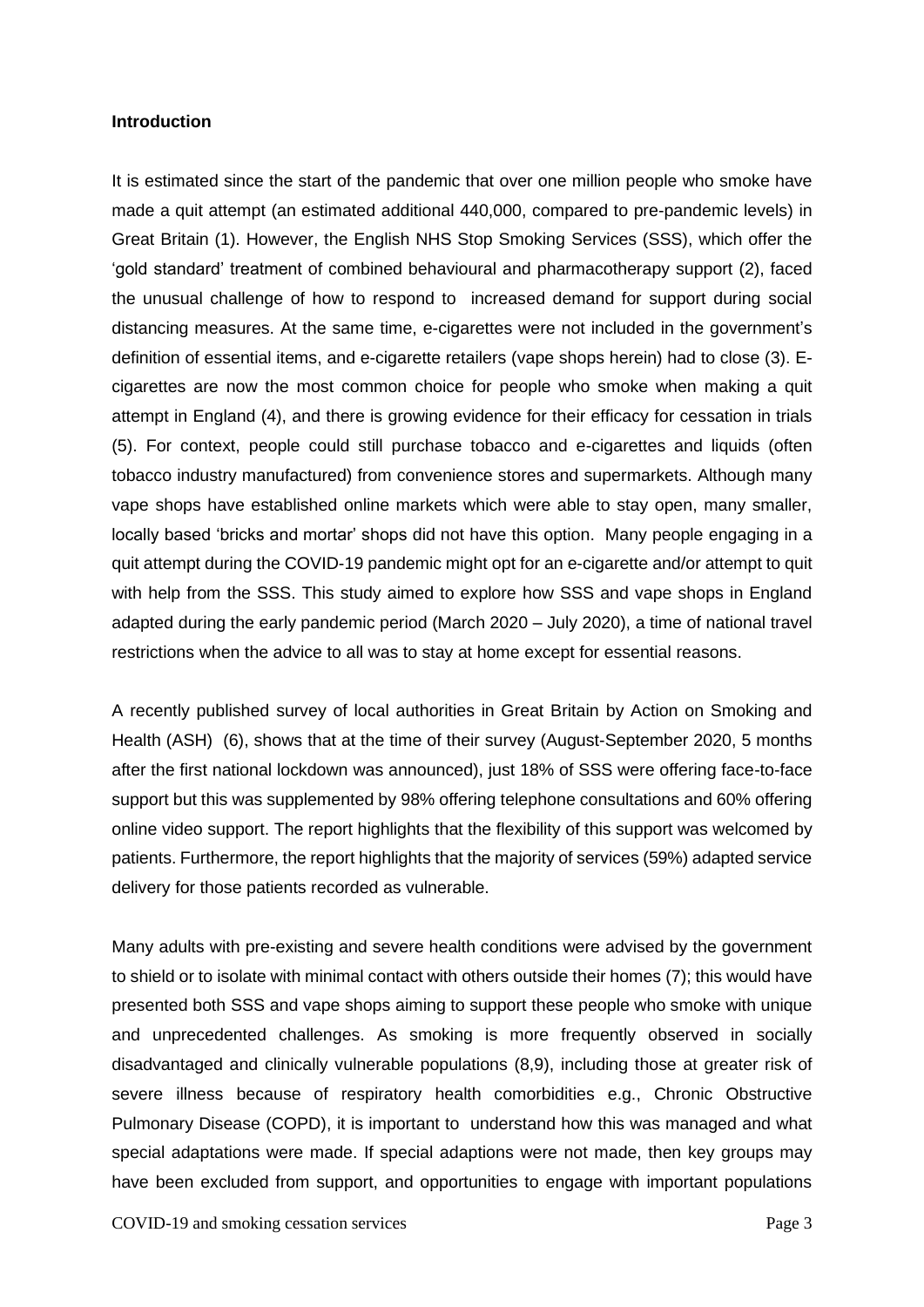missed. If special adaptations were made this could be useful for identifying and developing new ways of working.

This study aims to complement the findings of the ASH survey (6). Further in the present study, findings from SSS are triangulated by including a snapshot of how e-cigarette retailers were also affected during early lockdown. The aims of this study were to i) survey how those working within front-line NHS and local authority commissioned SSS and vape shops adapted during the early COVID-19 pandemic, ii) to document what changes were made to usual practice, and iii) to document how the needs of vulnerable people who smoke, defined as those within the shielded list or with health and social needs that make them vulnerable to COVID-19, were being met during this period and to identify potential new ways of delivering services.

## **Methods**

*Design and setting:* A cross-sectional online survey in England conducted between March and July 2020.

*Registration:* This study was preregistered on the Open Science Framework (https://osf.io/b3xcy/(10)).

*Ethical approval:* Ethical approval was received from University of East Anglia REF: 2019/20- 133; participants were informed their data would remain anonymous and they could withdraw from the study at any time during the survey without penalty.

*Participants:* Fifty-two individual responses from SSS and 70 vape shops started the survey; after discounting incomplete responses (with >5% of missing data (11)), complete data from 46 SSS and 59 vape shops were included. Table 1 presents the percentage of services across English regions.

*Procedure and measures:* Both surveys asked about the nature of the support given to people who smoke, changes to service delivery as a result of the pandemic, barriers and facilitators to ongoing support, and plans for future service delivery. Surveys are published online and available at [\(https://osf.io/b3xcy:](https://osf.io/b3xcy) (10)). Recruitment was advertised at no cost by SC and CN online (Twitter/Facebook). We sought responses from service leads and frontline staff. The survey for SSS was also sent out by email to tobacco control and policy stakeholder personal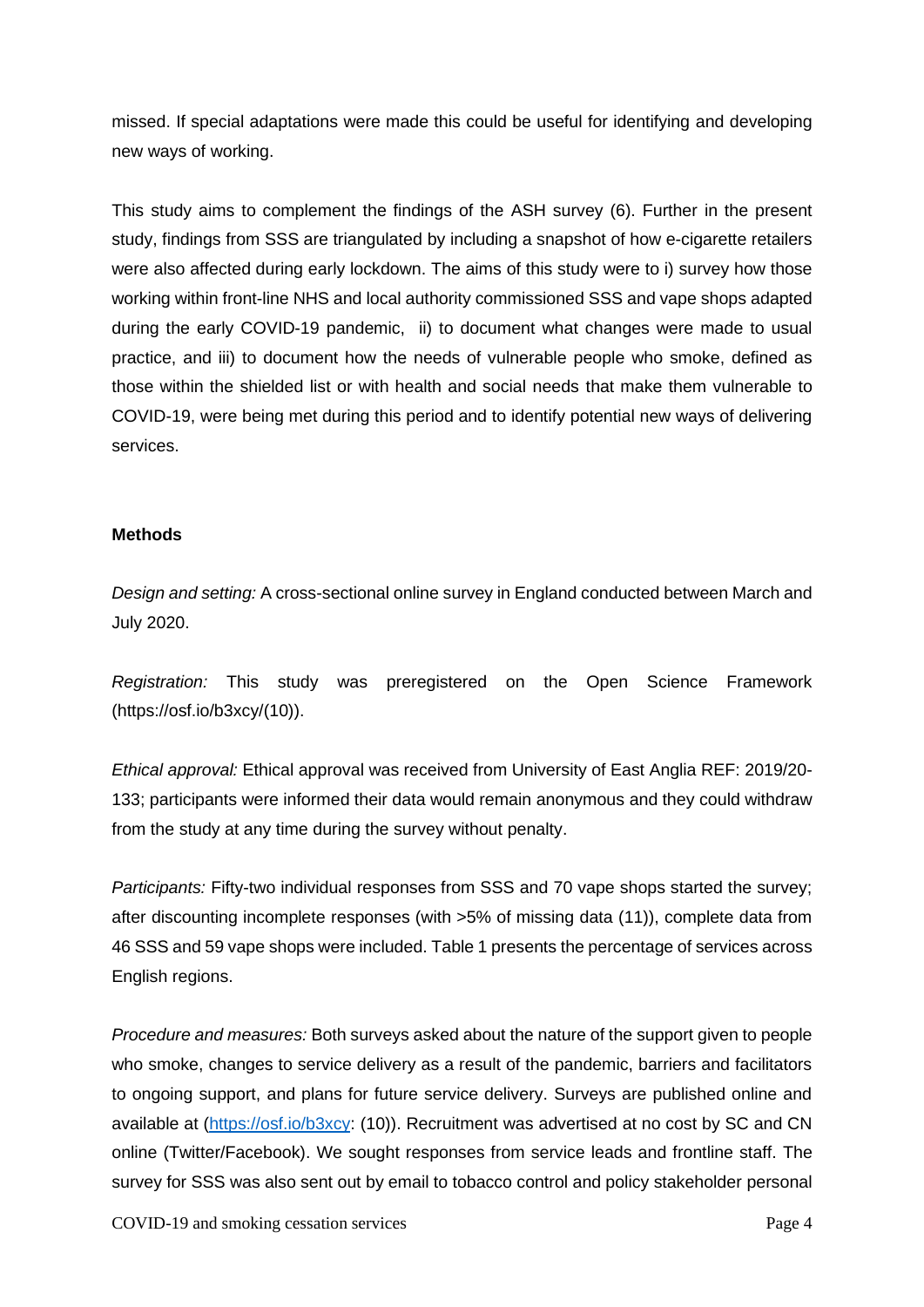contacts and disseminated through smoking cessation service networks, via the National Centre for Smoking Cessation and Training. The vape shop survey was distributed through a list of English vape retailer contacts; this list was developed by researchers working with authors (EW, CN) and includes all retailers registered with the Independent British Vape Trade Association (IBVTA) and this was supplemented by web searches of retailers not registered with the IBVTA. Upon seeing the study advertised via social media, The Planet of the Vapes, a website for vape consumers and businesses, also advertised the survey. Participation was voluntary and no incentives were offered.

The surveys were run online using Qualtrics XM software. Once participants had consented, they were asked to complete the survey. We asked for only one response per business/service to avoid duplication. Participants were asked only to complete the survey if they had full knowledge of how the pandemic had impacted their service. The survey was a mix of both multiple choice, and open text items. Open text responses allowed for people to explain in greater detail the processes and changes they had made. Upon completion participants were thanked for their responses and debriefed.

*Analyses:* Quantitative data are presented as exploratory descriptive statistics only. There were no planned comparisons. Sample size (n) and percentages (%) are reported for categorical variables and means and standard deviations (SD) for continuous ones. The open text questions were analysed using a combined deductive (to meet research aims) and inductive thematic analysis (to allow novel themes to emerge). Analysis was led by CN (12), with verification of coding and further analysis by EW until consensus of reported themes was reached.

## **Results**

Forty-six individual responses were received from SSS and 59 vape shops participated. We were unable to determine response rate as recruitment was voluntary through extended networks and online promotion.

Table 1 presents the quantitative data from the survey. There are several key findings in relation to our primary aim.

#### *Staying open in some capacity and adapting the 'business as usual' service:*

The results show that 95.7% of SSS stayed open in some capacity, even if only offering initially a telephone based remote service. Only 6.5% of SSS furloughed any staff (furlough refers to COVID-19 job retention scheme offered by the UK governments; it enables employers to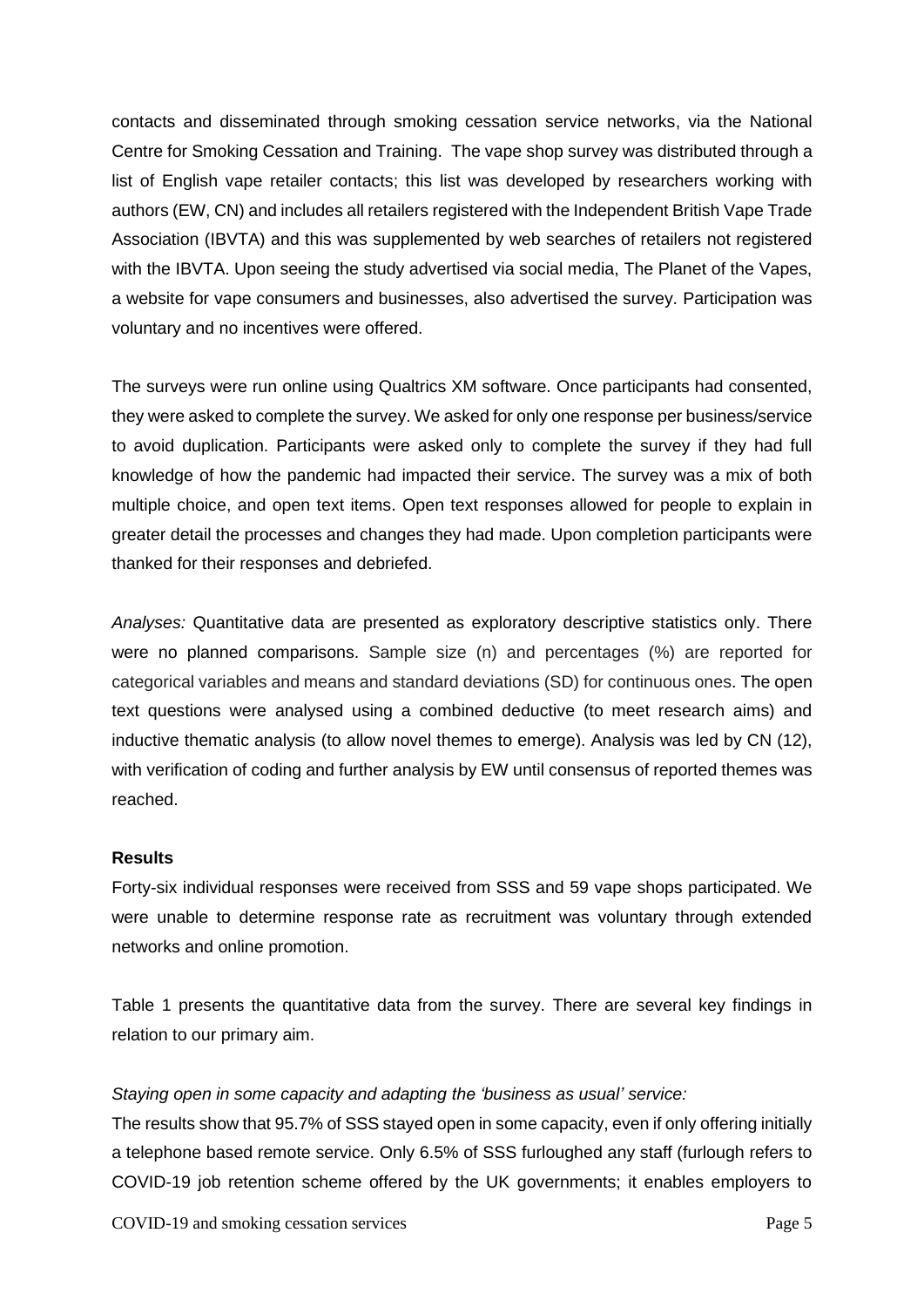suspend employment in the absence of work with a government salary subsidy); this is likely to reflect the ability of SSS to be able to continue with the support of the local authorities. However, all surveyed SSS made changes to service delivery.

The majority (94.9%) of vape shops told us that they were affected by the lockdown, see Table 1, with 71.2% reporting business had declined (Figure 1 shows how business was affected by type of vape business.). Of the vape shops that were able to stay open 'in some capacity', these were online retailers (though one said they could not) and business was the same or doing better. Of those that closed 77.3% were bricks and mortar vape shops, either independent, part of a local chain of stores, or 20.5% were part of national chain. A large percentage (79.7%) of vape shops furloughed staff; Figure 2 presents the average number of staff furloughed by vape business type, as can be seen, smaller single vape shops reported business being worse than usual and furloughing a higher number of staff.

Data shows 18.3% and 35.6% of SSS and vape shops respectively reported adapting their service for the needs of people who smoke who were deemed especially vulnerable (Table 1). Only 15.2% and 3.4% of SSS and vape shops reported working with other agencies or organisations. Both SSS and vape shops report an extra cost involved in implementing new changes.

## *Qualitative findings*

Table 2a and b report the open ended responses from vape shops and SSS, respectively.

#### **Practical arrangements**

Vape shops (that were able to react) and SSS responded to the immediate pandemic crisis by implementing practical changes to service delivery, for example, offering remote telephone consultations for cessation support, and avoiding personal contact by offering 'click and collect' purchasing services for vape supplies via telephone as well as online orders:

*"We made contact-free daily home deliveries and sanitised products before sealing them in packages. We also provided (and always have) text, telephone and Facebook support whenever needed. We also provided free of charge, hand sanitiser if requested, and brought food supplies to those who could not get items themselves."* (Vape shop)

SSS responded quickly by supplying longer than usual prescriptions of stop smoking medication, particularly for vulnerable clients and those self-isolating. Deliveries of stopsmoking products were also arranged by some services, and similarly some vape shops offered a delivery service to customers who were self-isolating or shielding – however noting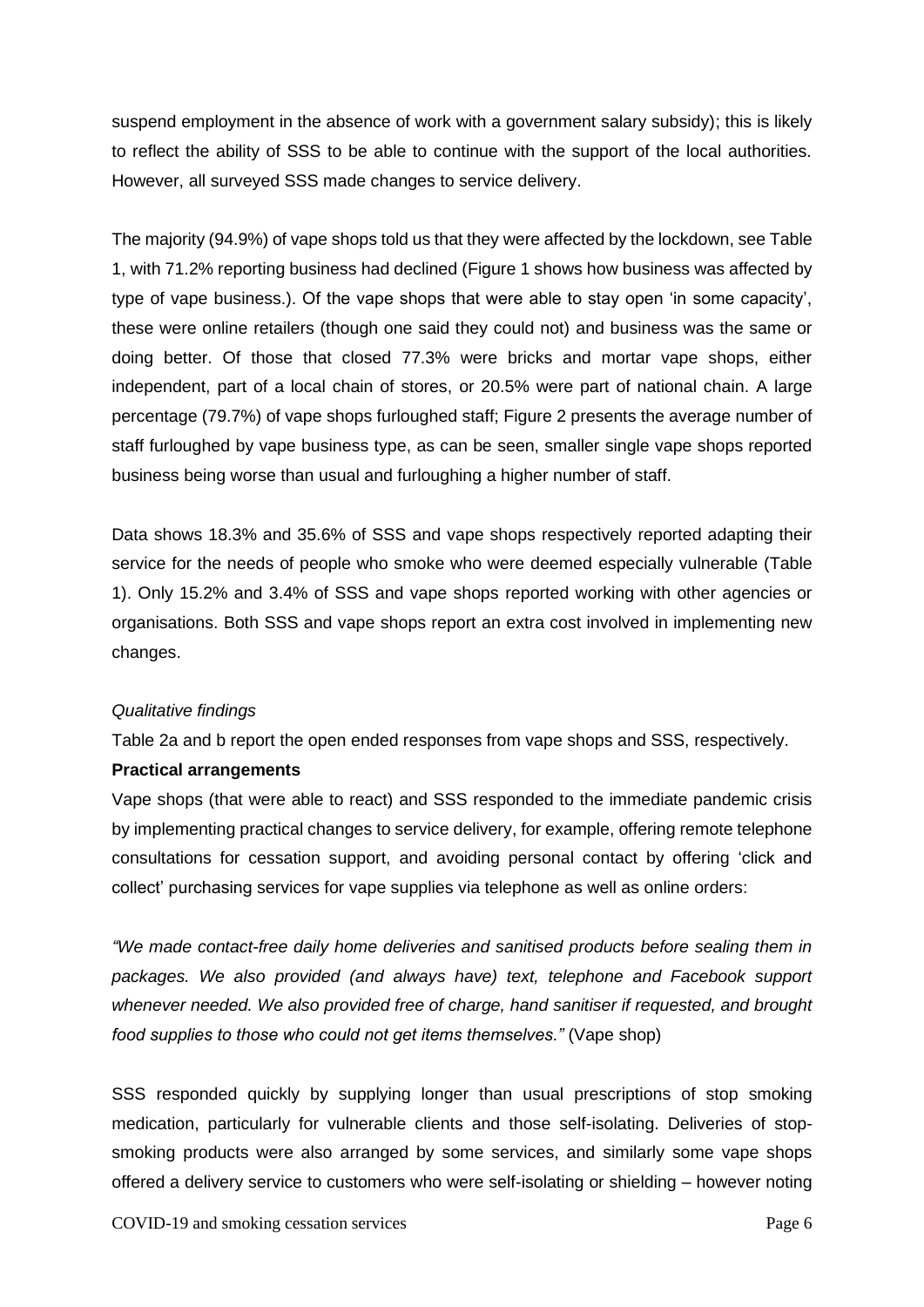that this arrangement created extra financial costs for either the customer (if passed on) or the business.

#### **New pathways**

Both SSS and vape shops adopted some innovative practices in response to the pandemic. SSS offered video conferencing meetings and appointments, and some even attempted group support delivered using video conferencing. A major service change brought about as a result of infection control measures was the abrupt stopping of all Carbon Monoxide (CO) monitoring. In response to this, SSS developed innovative ways of checking in with existing clients to establish smoking status:

*"No CO monitoring so we have used a breathing challenge identifying how long they can breathe in and out and hold and working to improving their lung capacity"* (SSS)

Some SSS staff were redeployed to deliver food parcels and medication within the community and took advantage of being able to make ad hoc 'welfare checks' to make contact with people who might be isolated. These ad hoc checks sometimes reportedly resulted in quit attempts that may not otherwise have been planned. Some SSS also described new pathways for joint working with vape shops to offer remote support for clients attempting to quit and stay quit from smoking. Equally, vape shops also described working with SSS, with some organising remote online seminars to explain products to SSS staff. Taking an innovative approach, some vape shops described using Facebook messenger or WhatsApp to send photos of devices to customers to explain processes such as how to use devices and how to change components.

## **Feedback from clients/customers**

When asked about feedback from clients, both SSS and vape shops overwhelmingly reported that they had had positive feedback. Customers reportedly understood the difficult times, and the need for shop closures or remote support offers. They were hugely appreciative that services were able to continue to support them, and in the case of shops, to supply e-cigarette consumables, despite the challenges. Some customers actually preferred remote support, finding it convenient not having to travel to appointments or to make purchases. Others were extremely grateful for service continuation while they were having to self-isolate or shield:

*"Patients are so grateful that we care about them during the pandemic, and I personally have learnt so much more about them, their lives and interests than I normally would..."* (SSS)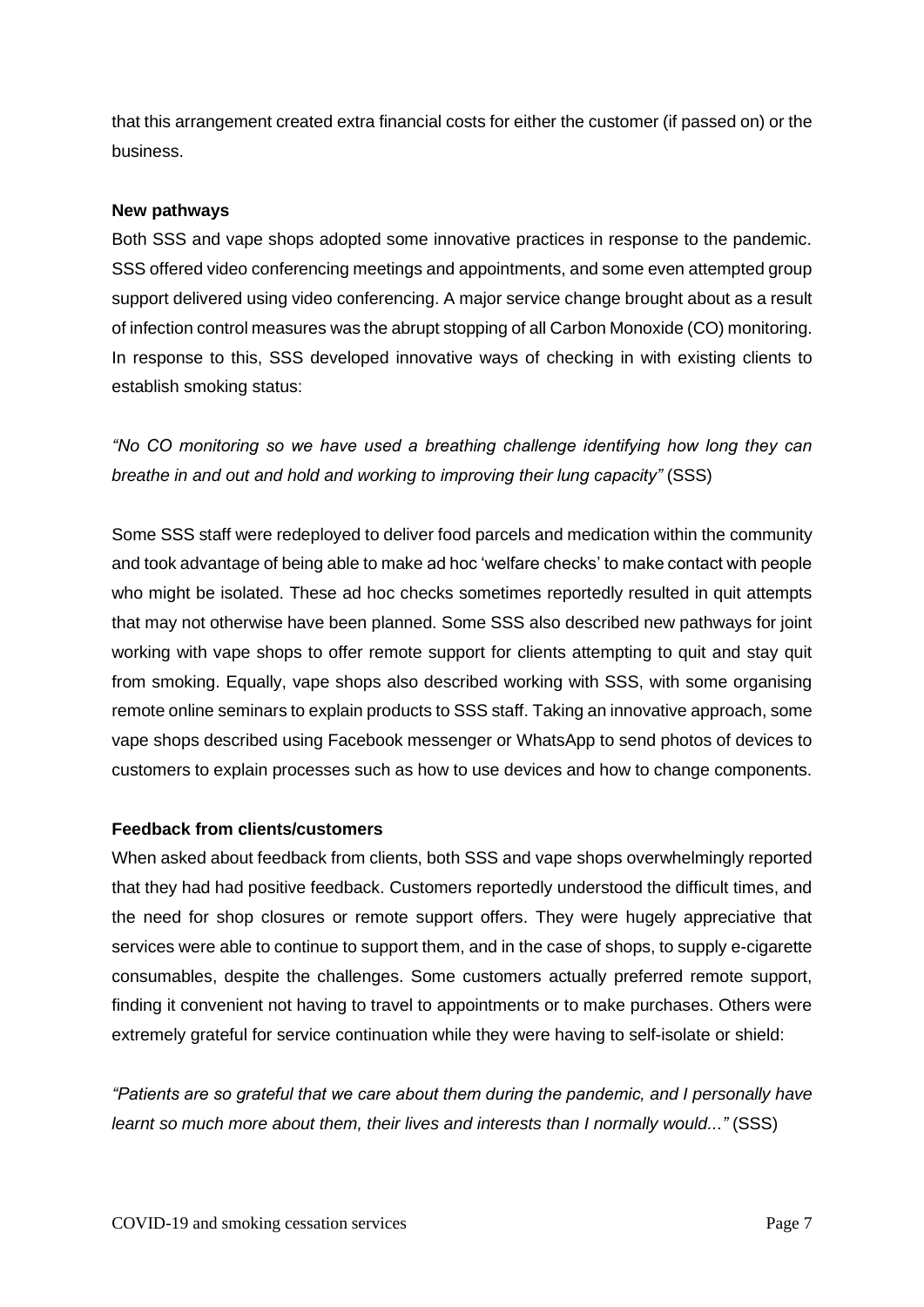Vape shops commented that remote provision was critical for enabling clients to remain smokefree, but also drew attention to the mismatch between tobacco being available to purchase through 'essential' shops that remained open. Vape supplies were harder to purchase due to shop closures, as vape shops were deemed 'non-essential'. There was real concern that clients may have relapsed to smoking as a direct result of this anomaly:

*"Many of our regular customers went back to smoking due to the easier availability of cigarettes when shops were closed and online delivery was chaotic across the country. Devices don't sell much online as people need the advice and personal consultation."* (Vape shop)

## **Implementation of long-term changes**

SSS and vape shops talked positively about changes that had been implemented that would be continued in the long term, including remote support provision, click and collect and online purchasing options, and the use of video conferencing for staff training, meetings and client support. Positively, there was also discussion of continued joint working between vape shops and SSS:

## *"Ongoing efforts to strive to work better with smoking cessation stakeholders."* (SSS)

It was noted that there was an increased desire and willingness to promote digital support options for behaviour change, such as apps.

#### **Discussion**

The overall landscape of smoking cessation support changed substantially during the early phases of the COVID-19 pandemic. SSS quickly switched to remote service provision; and many vape shops without an online market were forced to close completely, but some were able to adapt by offering click and collect or delivery services for vape supplies. Overall, vape shops were more negatively impacted than SSS as evidenced by reports of business being worse than usual and furloughing staff. E-cigarettes not being deemed essential products appears to have affected small independent shops in particular, who report struggling to adapt. Simultaneously evidence suggests that there was a surge of interest in smoking cessation (1), unfortunately implying that as more of the population were attempting to quit smoking, the support available to them both through NHS routes and less formal but popular routes, such as vape shops, was diminished.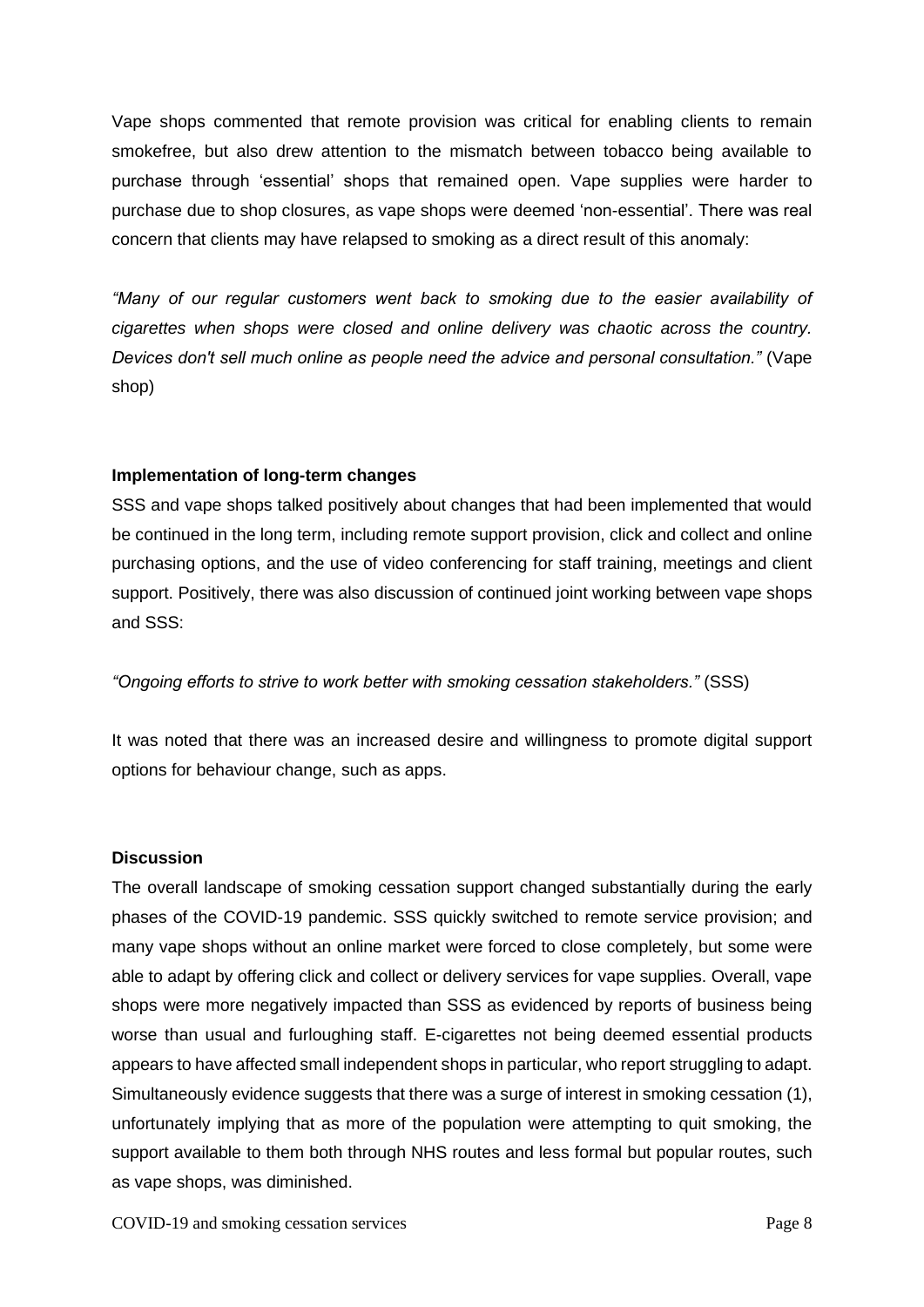There were many positive reported examples of good practice – SSS staff were able to offer remote appointments and engage in online training. Vape shops, particularly those connected to larger chains with a more secure infrastructure, were able to offer remote delivery options and also were able to use video conferencing software to explain products to customers; this is similar to what was reported in a report of SSS by ASH (6). For SSS staff, there were redeployments to other areas of public health need, but our data positively demonstrate examples of how this enabled them, with their training, to identify people willing to quit and to promote smoking cessation at given opportunities.

Also positively, it was evident that both SSS and vape shops made particular efforts to meet the needs of vulnerable people who smoke. Delivery options were offered to the clinically vulnerable or those having to self-isolate. Many of the extra measures came with an additional cost, with smaller vape shops reporting having to pass this on to customers with 'low value' orders. E-cigarette use has increased in all >1 year people who smoke in England, however analysis by Kock et al (13) shows that use is highest amongst the most disadvantaged social grades (e.g., those working within routine and manual trades). Thus, speculatively, the burden of taking on extra costs may not be evenly distributed across all social gradients. Furthermore, small independent vape shops are often located in the most deprived communities(14). This suggests that a valuable community smoking cessation asset may have been lost to some populations most at risk of continued smoking, and most susceptible to the worst impacts of the COVID-19 pandemic. It is also a distinct possibility that recent quitters may have relapsed to tobacco smoking, as a more accessible way of using nicotine during lockdown than vaping. Indeed, research is now needed on how vapers accessed their products and the association between vape product availability and vaping status.

The unintended consequence of compulsory vape shop closures is an example of how sweeping population measures can have grave impacts for already disadvantaged communities, and how pandemic policy measures may serve to widen health inequalities. The impact of smoking relapse across the social gradient warrants future attention, this may help to direct resources and tailor interventions. Given the Department of Health and Social Care's aim to be 'smokefree' by 2030 (15), defined as a smoking prevalence rate of less than 5%, it is important to ensure policies and resources are now targeted at those groups with high smoking prevalence rates to remedy any interruption to the pace of this change. Researchers can assist with this goal by starting to highlight those groups who have reduced uptake in smoking cessation support over the pandemic period, and as mentioned above, those who have shower higher pandemic period rates of relapse.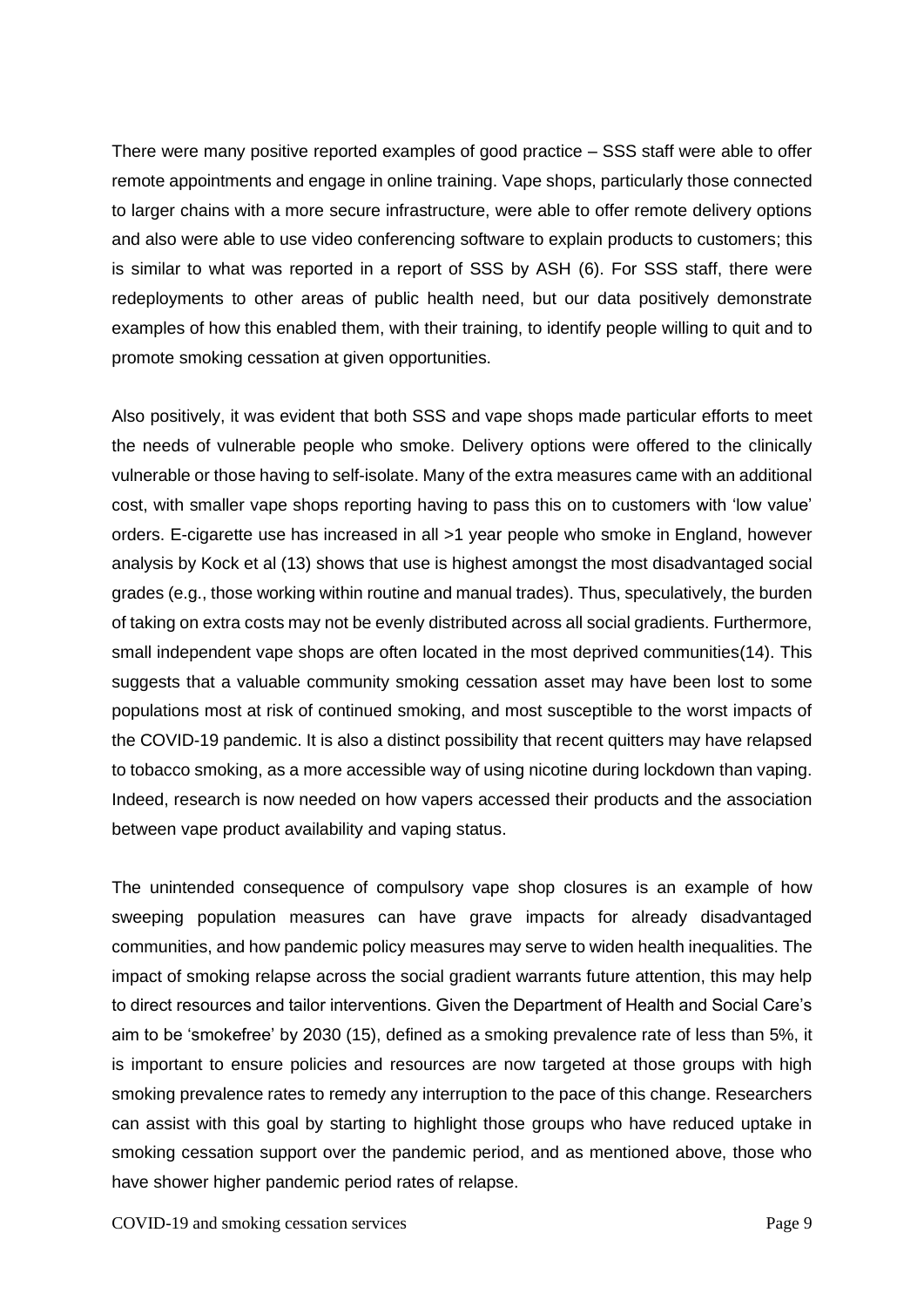#### **Limitations**

This study was limited by the brief self-report cross-sectional nature of the data and the number of respondents was small. There may have been misunderstanding of terminology e.g., vulnerable, although definitions were provided. The survey was targeted at SSS and vape shops across England and offers a 'snapshot', but the sample are self-selecting as only those motivated to complete the survey would have replied. The list of vape suppliers was comprehensive but those who responded may not be representative of the sectors wider experience. It may be the case the survey responses highlight particularly good practice or negative consequences and may miss the 'standard response' that may not have been deemed worthy of reporting back via a survey. Similarly, the qualitative data are illuminating and informative, but descriptive and limited by possible selection bias. Clearly there is a need to monitor smoking cessation service delivery, both through formal commissioned routes, and less formal community assets, as the pandemic continues. There is also a need to triangulate the self-report and qualitative data reported here with larger epidemiological data as it becomes available, and with both tobacco and e-cigarette sales data over the time of the pandemic.

#### **Conclusion**

The landscape of smoking cessation support has changed and adapted during the COVID-19 pandemic. There are clear positive innovations that services may wish to continue to implement, such as outreach support, delivery services, and remote support via phone or video calls. However, this study was written and conducted during the pandemic. How the changes to services will have affected people who smoke may not be realised for some time.

#### **Declarations**

#### **Ethics approval and consent to participate**

Ethical approval was received from University of East Anglia REF: 2019/20-133.

#### **Consent for publication**

All authors consent to publication and approve the final manuscript.

#### **Availability of data and materials**

The datasets used and/or analysed during the current study are available from the corresponding author on reasonable request.

#### **Competing interests**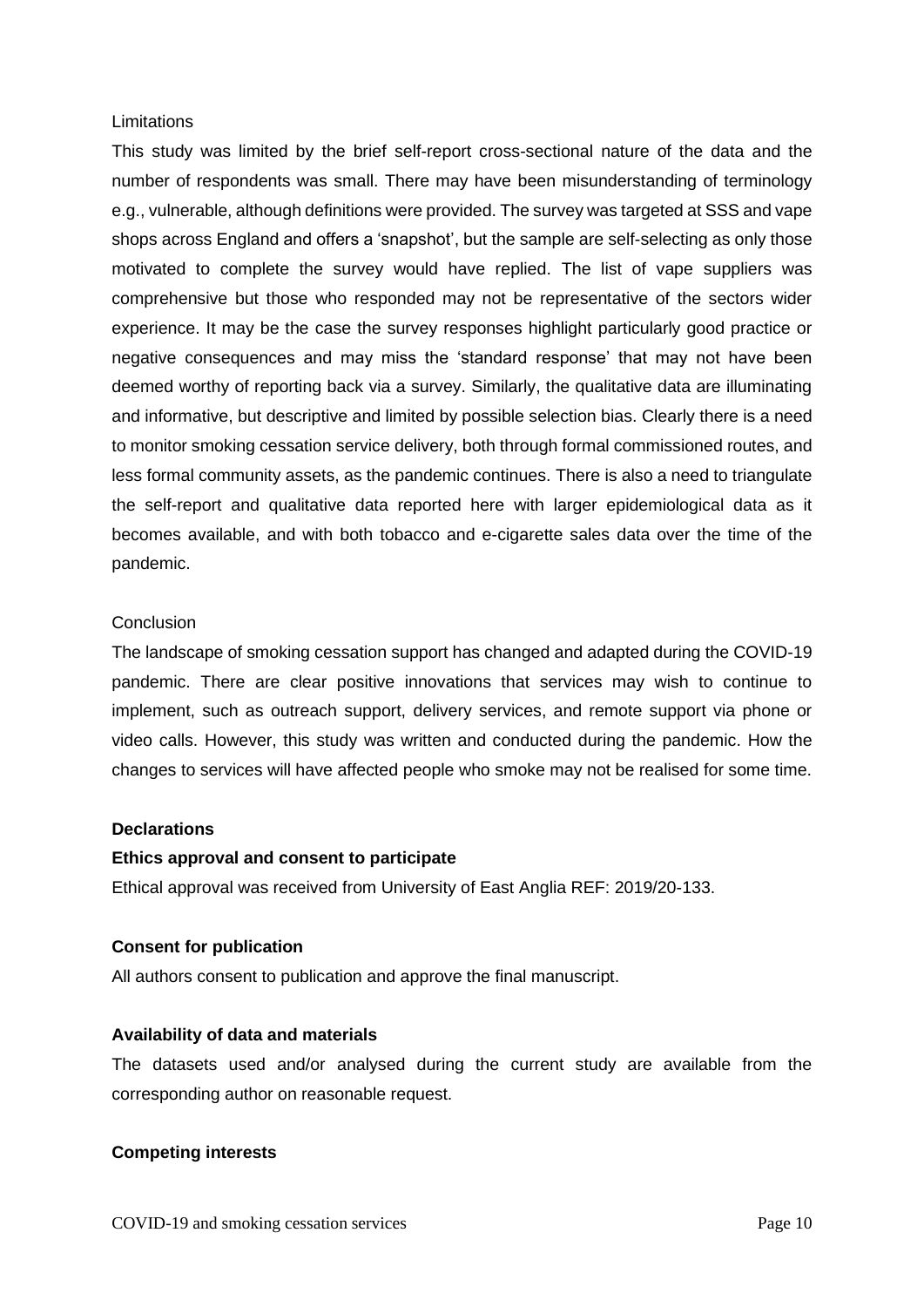LR works for the Smoke Free app, is a clinical consultant for the NCSCT and is Interim Chair and mental health lead for the New Nicotine Alliance. SC, EW and CN have no competing interests to declare.

## **Funding**

No specific funding was sought for this survey. SC receives salary support from Cancer Research UK (C1417/A22962).

## **Authors' contributions**

SC and CN conceptualised the study. All authors developed the survey. SC and CN advertised the study. EW curated the data. SC, CN and EW analysed the data. SC wrote the first draft. All authors contributed to the final draft.

## **Acknowledgements**

Thanks to colleagues at ASH for their feedback on the original draft of the surveys used.

## **References**

- 1. A million people have stopped smoking since the COVID pandemic hit Britain [Internet]. Action on Smoking and Health and UCL; 2020 Jul [cited 2021 Jan 18]. Available from: https://ash.org.uk/media-and-news/press-releases-media-and-news/pandemicmillion/
- 2. Local Stop Smoking Services: Service and delivery guidance 2014. [Internet]. National Centre for Smoking Cessation Training.; 2014 [cited 2020 Aug 1]. Available from: https://www.ncsct.co.uk/publication\_service\_and\_delivery\_guidance\_2014.php.
- 3. Nott G. What future for independent vape stores as hundreds go up in smoke? The Grocer [Internet]. 2020 Sep 4; Available from: https://www.thegrocer.co.uk/highstreet/what-future-for-independent-vape-stores-as-hundreds-go-up-insmoke/648016.article
- 4. West R, Beard, Emma, Kale D, Jamie Brown. Trends in electronic cigarette use in England. Update 3rd July 2020. [Internet]. Smoking Toolkit Study; 2020. Available from: http://www.smokinginengland.info
- 5. Hartmann-Boyce J, McRobbie H, Lindson N, Bullen C, Begh R, Theodoulou A, et al. Electronic cigarettes for smoking cessation. Cochrane Tobacco Addiction Group, editor. Cochrane Database Syst Rev [Internet]. 2020 Oct 14 [cited 2020 Dec 15]; Available from: http://doi.wiley.com/10.1002/14651858.CD010216.pub4
- 6. Stepping up: The response of stop smoking services in England to the COVID-19 pandemic. [Internet]. Action on Smoking and Health and Cancer Research UK.; 2021 [cited 2020 Jan 11]. Available from: https://ash.org.uk/wpcontent/uploads/2021/01/ASH-CRUK-Stepping-Up-FINAL.pdf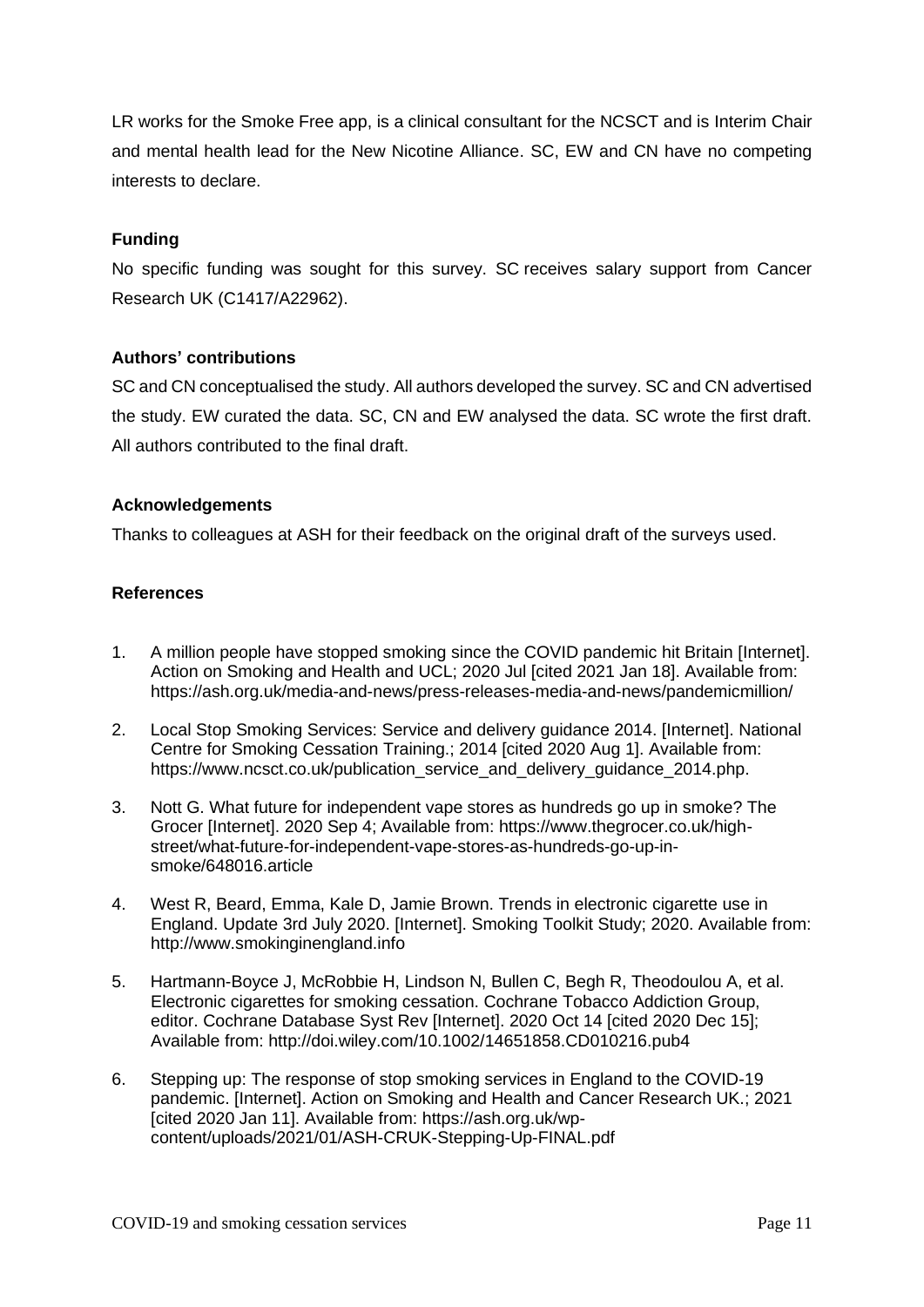- 7. COVID-19: guidance on protecting people defined on medical grounds as extremely vulnerable [Internet]. Department of Health and Social Care, Public Health England; 2020. Available from: https://www.gov.uk/government/publications/guidance-onshielding-and-protecting-extremely-vulnerable-persons-from-covid-19
- 8. Di Cesare M, Khang Y-H, Asaria P, Blakely T, Cowan MJ, Farzadfar F, et al. Inequalities in non-communicable diseases and effective responses. The Lancet [Internet]. 2013 Feb [cited 2020 Nov 3];381(9866):585–97. Available from: https://linkinghub.elsevier.com/retrieve/pii/S0140673612618510
- 9. Jha P, Peto R, Zatonski W, Boreham J, Jarvis MJ, Lopez AD. Social inequalities in male mortality, and in male mortality from smoking: indirect estimation from national death rates in England and Wales, Poland, and North America. The Lancet [Internet]. 2006 Jul [cited 2020 Oct 5];368(9533):367–70. Available from: https://linkinghub.elsevier.com/retrieve/pii/S0140673606689757
- 10. Cox, Sharon, Ward, Emma, Notley, Caitlin. A cross sectional survey of how smoking cessation services and vape shops are adapting usual service during covid-19. 2021 [cited 2021 Jan 19]; Available from: https://osf.io/b3xcy/
- 11. Allison PD. Missing data. Thousand Oaks, CA.: Sage; 2000.
- 12. Braun V, Clarke V. Thematic analysis. In: Cooper H, Camic PM, Long DL, Panter AT, Rindskopf D, Sher KJ, editors. APA handbook of research methods in psychology, Vol 2: Research designs: Quantitative, qualitative, neuropsychological, and biological [Internet]. Washington: American Psychological Association; 2012 [cited 2021 Jan 19]. p. 57–71. Available from: http://content.apa.org/books/13620-004
- 13. Kock L, Shahab L, West R, Brown J. E-cigarette use in England 2014-17 as a function of socio-economic profile: E-cigarette use by socio-economic status. Addiction [Internet]. 2019 Feb [cited 2020 Sep 27];114(2):294–303. Available from: http://doi.wiley.com/10.1111/add.14446
- 14. Thirlway F. The struggle for the vape industry; the view from the ground [Internet]. 2020 Dec [cited 2020 Dec 10]; E-cigarette Summit, virtual conference. Available from: https://www.e-cigarette-summit.co.uk/programme/
- 15. Towards a smokefree generation: A tobacco control plan for England. [Internet]. Department of Health; 2017 [cited 2020 Oct 6]. Available from: https://www.gov.uk/government/publications/towards-a-smoke-free-generationtobacco-control-plan-for-england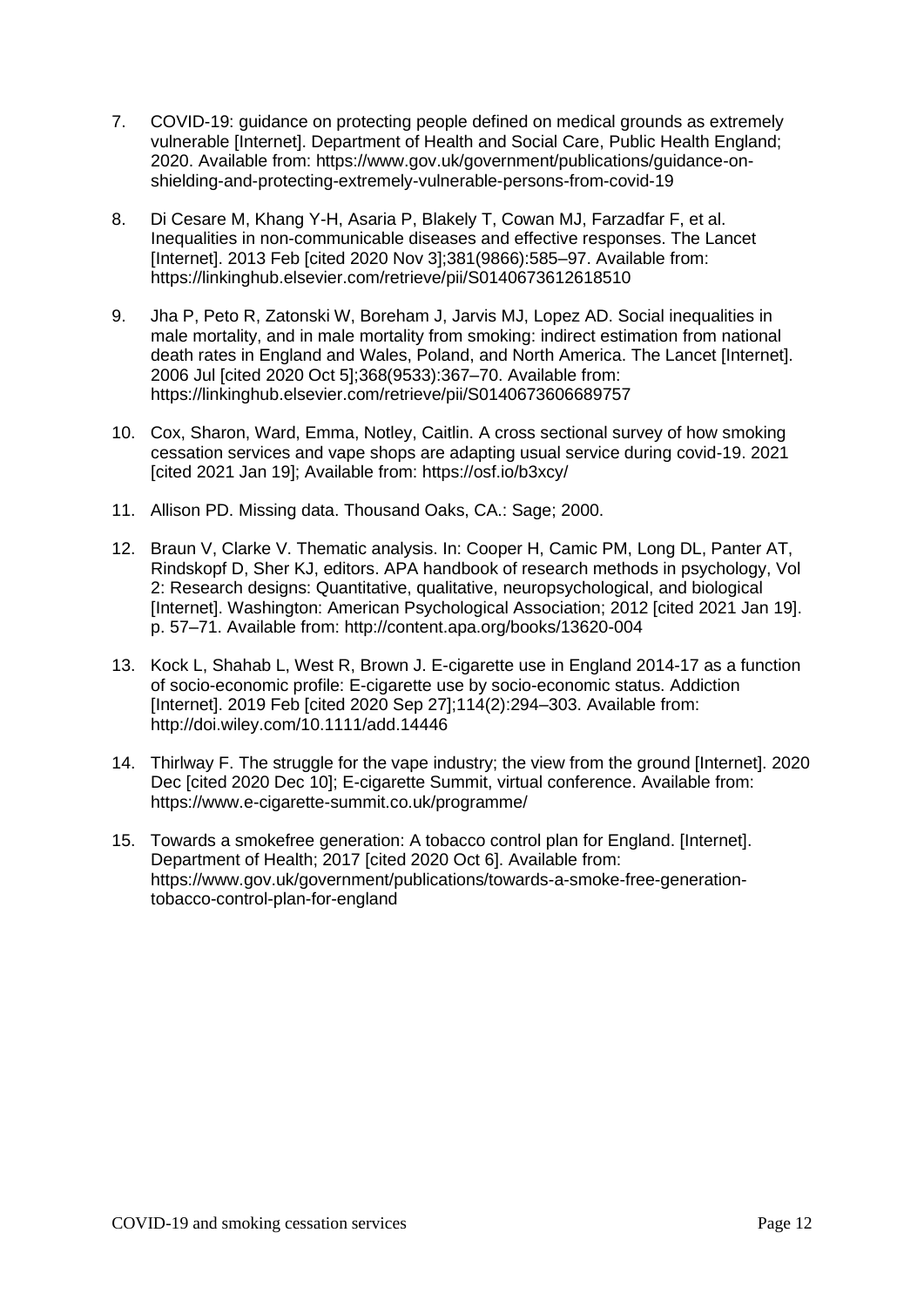**Table 1 – Descriptive characteristic and survey response**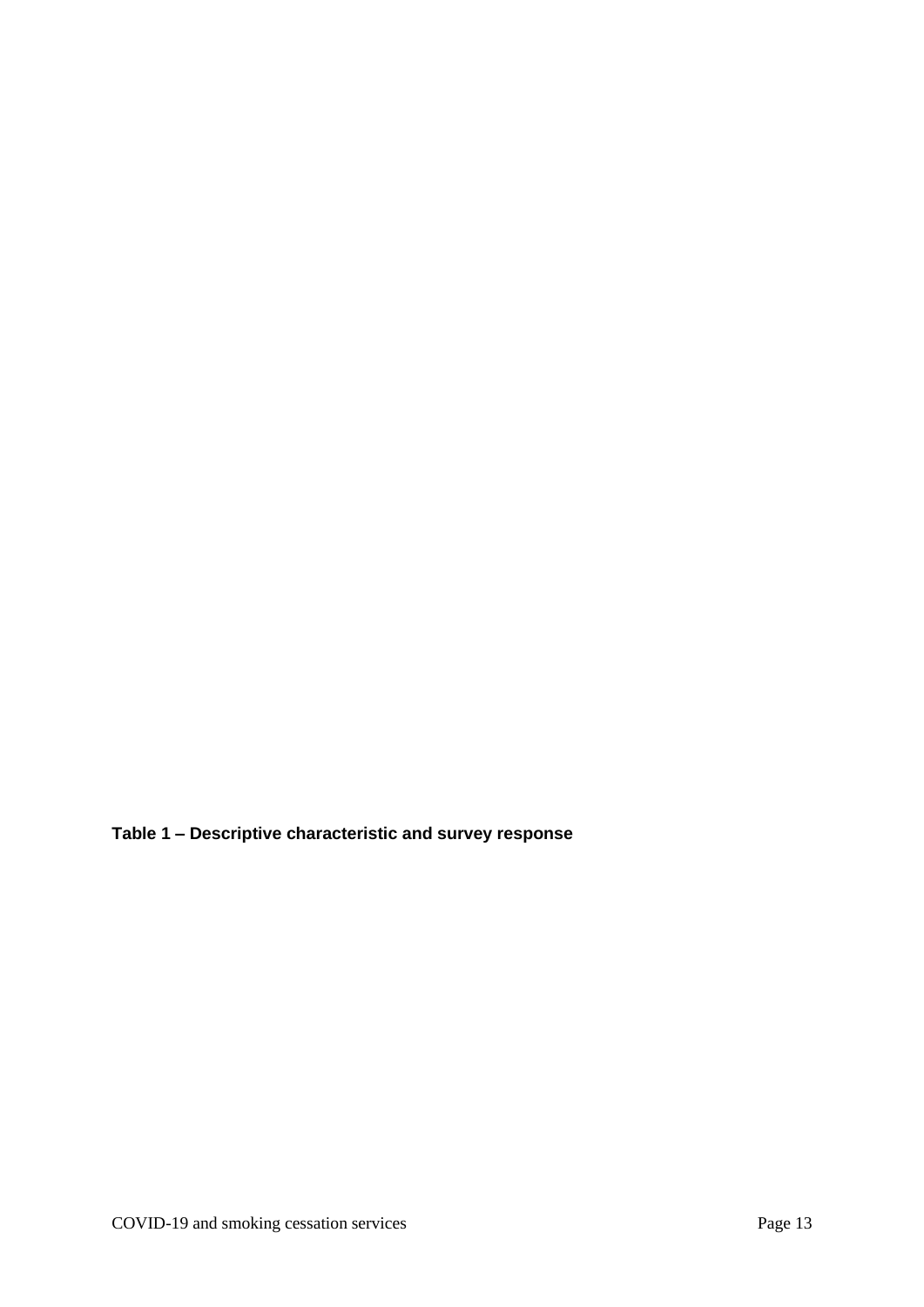|                                       | <b>Stop smoking service(SSS)</b> | Vape shops $n = 59$ (%) |
|---------------------------------------|----------------------------------|-------------------------|
|                                       | $n=46$ (%)                       |                         |
| Region                                |                                  |                         |
| South England                         | 22 (47.9)                        | 32(54.2)                |
| North of England                      | 18 (39.1)                        | 14 (23.8)               |
| Midlands                              | 6(13)                            | $\overline{13(22)}$     |
|                                       |                                  |                         |
|                                       |                                  |                         |
| Able to stay open in some             |                                  |                         |
| capacity?                             |                                  |                         |
| Yes, but with changes                 | 35(76.1)                         | 13(22)                  |
| Yes, no changes                       | 9(19.6)                          | 2(3.4)                  |
| $\overline{N}$                        | 2(4.3)                           | 44 (74.6)               |
|                                       |                                  |                         |
| Did your service/business             |                                  |                         |
| furlough any staff?                   |                                  |                         |
| $\overline{N}$                        | 43 (93.5)                        | 12(20.3)                |
| Yes                                   | 3(6.5)                           | 47 (79.7)               |
|                                       |                                  |                         |
| Did your service/business make        |                                  |                         |
| any changes to business as            |                                  |                         |
| usual?                                |                                  |                         |
| <b>No</b>                             | $\overline{\phantom{a}}$         | 3(5.1)                  |
| Yes                                   | 46 (100)                         | 56 (94.9)               |
|                                       |                                  |                         |
| Vape shops only: What best            |                                  |                         |
| describes the health of your          |                                  |                         |
| business?                             |                                  |                         |
| Business has declined                 |                                  | 42 (71.2)               |
| Business is doing better              |                                  | 4(6.8)                  |
| Business is more or less the same     |                                  | 3(5.1)                  |
| Part or all of my business is at risk |                                  | 3(5.1)                  |
| of closure                            |                                  |                         |
| Not answered                          |                                  | 7(11.8)                 |
|                                       |                                  |                         |
| Special arrangements in place         |                                  |                         |
| for vulnerable people who             |                                  |                         |
| smoke?                                |                                  |                         |
| <b>No</b>                             | 33 (71.7)                        | 17(28.8)                |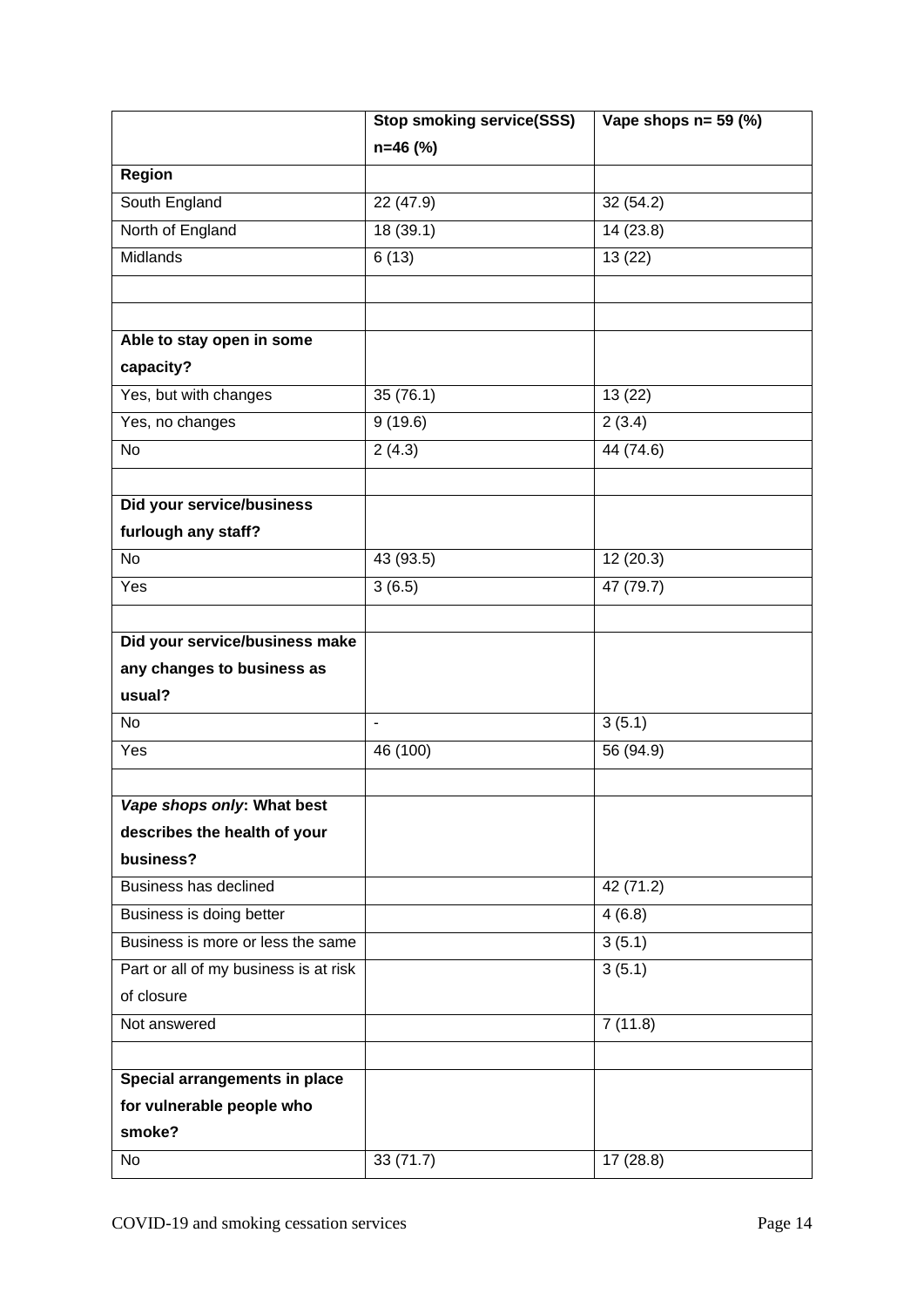| $\overline{Y}$ es                | 13(28.3)       | 21 (35.6)             |
|----------------------------------|----------------|-----------------------|
| Unsure                           | ÷,             | 9(15.3)               |
| Not answered                     | $\blacksquare$ | 12(20.3)              |
|                                  |                |                       |
| Started to work with other       |                |                       |
| organisations?                   |                |                       |
| <b>No</b>                        | 39 (84.8)      | 57 (96.6)             |
| Yes                              | 7(15.2)        | 2(3.4)                |
|                                  |                |                       |
| Cost involved in these extra     |                |                       |
| measures?+ (for those who        |                |                       |
| stayed open)                     |                |                       |
| <b>No</b>                        | 3(6.8)         | $\overline{1}2(57.1)$ |
| Yes                              | 15(34.1)       | 9(42.9)               |
| Unsure (unable to answer) or not | 26 (59)        | $\sim$                |
| applicable                       |                |                       |
|                                  |                |                       |
| <b>Considering implementing</b>  |                |                       |
| these new changes in the         |                |                       |
| longer term?*                    |                |                       |
| <b>No</b>                        | 6(20)          | 12(60)                |
| Yes                              | 24 (80)        | 8(40)                 |

<sup>+</sup>SSS n = 44, Vape shops = 21**:** \*SSS n=30, Vape shops n=20. Furlough refers to the UK government COVID-19 job retention scheme, allowing employers to suspend employment in the absence of work with a government salary subsidy.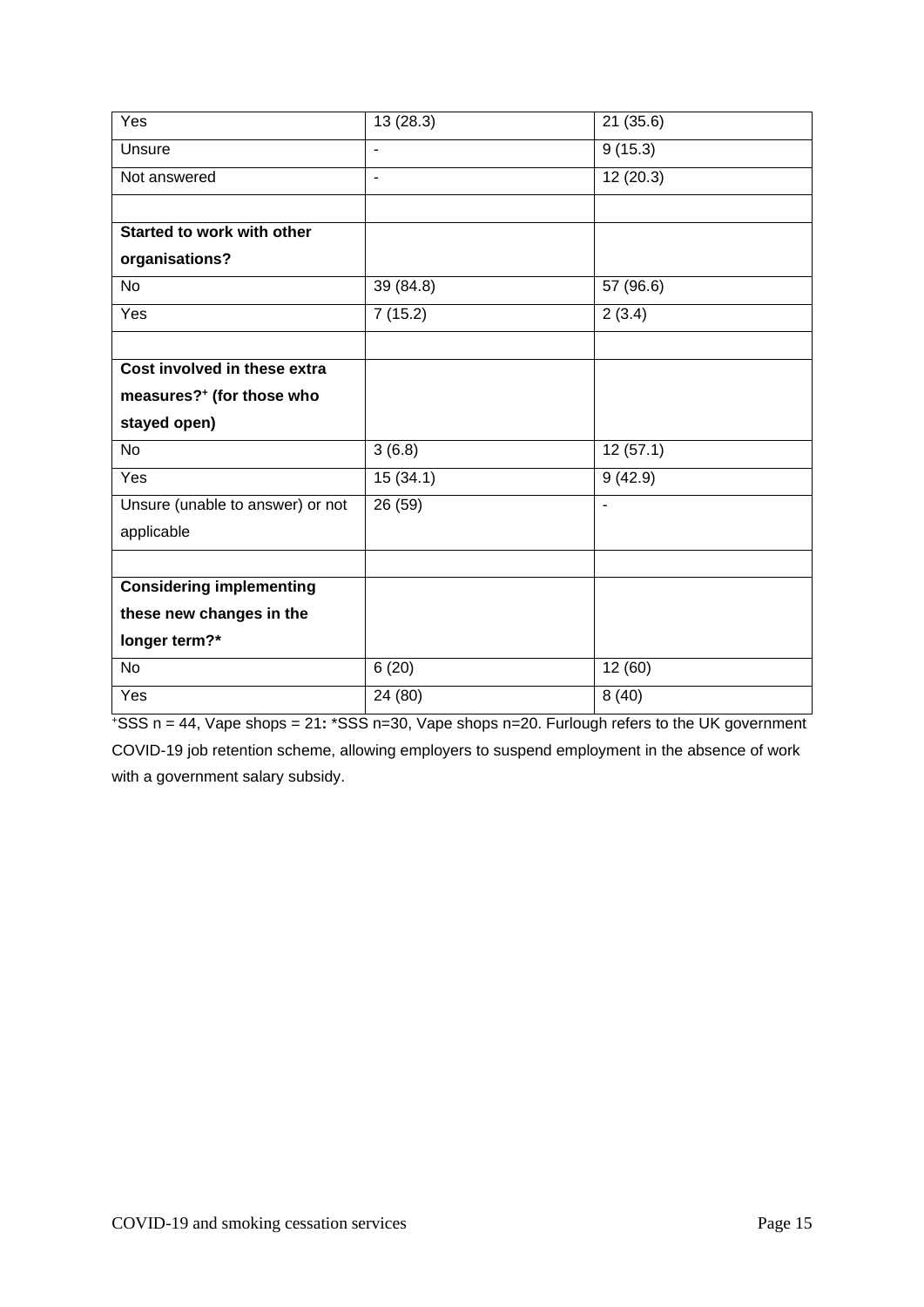

## **Figure 1: Response to current health of business by type of e-cigarette retailer**

**Figure 2: Average number of staff furloughed by type of e-cigarette retailer** 



Mean number of staff furloughed and standard deviation shown in parenthesis.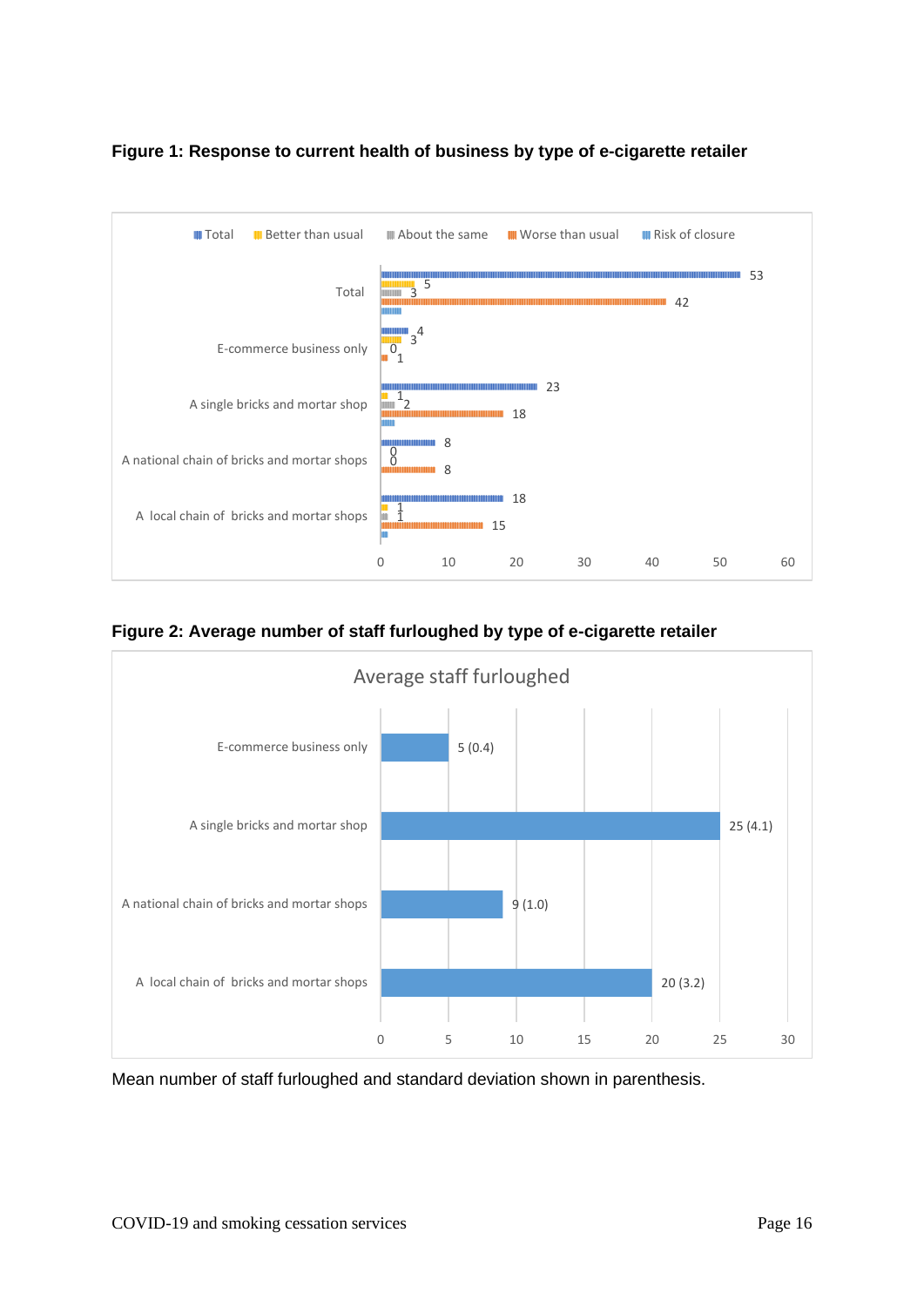| <b>VAPE SHOPS</b>             | Theme/s                      | Example                      |
|-------------------------------|------------------------------|------------------------------|
| What arrangements did         | Distancing measures in       | "We made contact-free daily  |
| you put in place for          | shop                         | home deliveries and          |
| vulnerable people who         | <b>PPE</b>                   | sanitised products before    |
| smoke?                        | Increased information for    | sealing them in packages.    |
|                               | customers e.g.               | We also provided (and        |
|                               | online/telephone             | always have) text, telephone |
|                               | consultations                | and Facebook support         |
|                               | Safe remote delivery         | whenever needed. We also     |
|                               | Telephone support            | provided free of charge,     |
|                               | Longer remote contact        | hand sanitiser if requested, |
|                               | hours                        | and brought food supplies to |
|                               | Increased online range       | those who could not get      |
|                               | Partnership with social care | items themselves."           |
|                               | Safe collection from shop    |                              |
|                               |                              |                              |
|                               | Extra costs for:             |                              |
|                               | webhosting/paypal            |                              |
|                               | PPE/cleaning products        |                              |
|                               | Petrol/car insurance for     |                              |
|                               | delivery                     |                              |
|                               | Postage                      |                              |
|                               | Charitable donations for     |                              |
|                               | social care partnership      |                              |
|                               | Low value delivery           |                              |
|                               |                              |                              |
|                               | Some had no extra costs as   |                              |
|                               | systems already in place     |                              |
| We are trying to              | Same day home delivery       | "We have stopped offering    |
| identify new pathways to      | Local pick up service        | testers, as even with the    |
| good practice, please tell us | Zoom webinar for smoking     | hygiene tips they are        |
| anything that has worked      | cessation                    | handheld devices and could   |
| for you                       |                              |                              |

## **Table 2a – Open ended responses – qualitative coding – vape shops**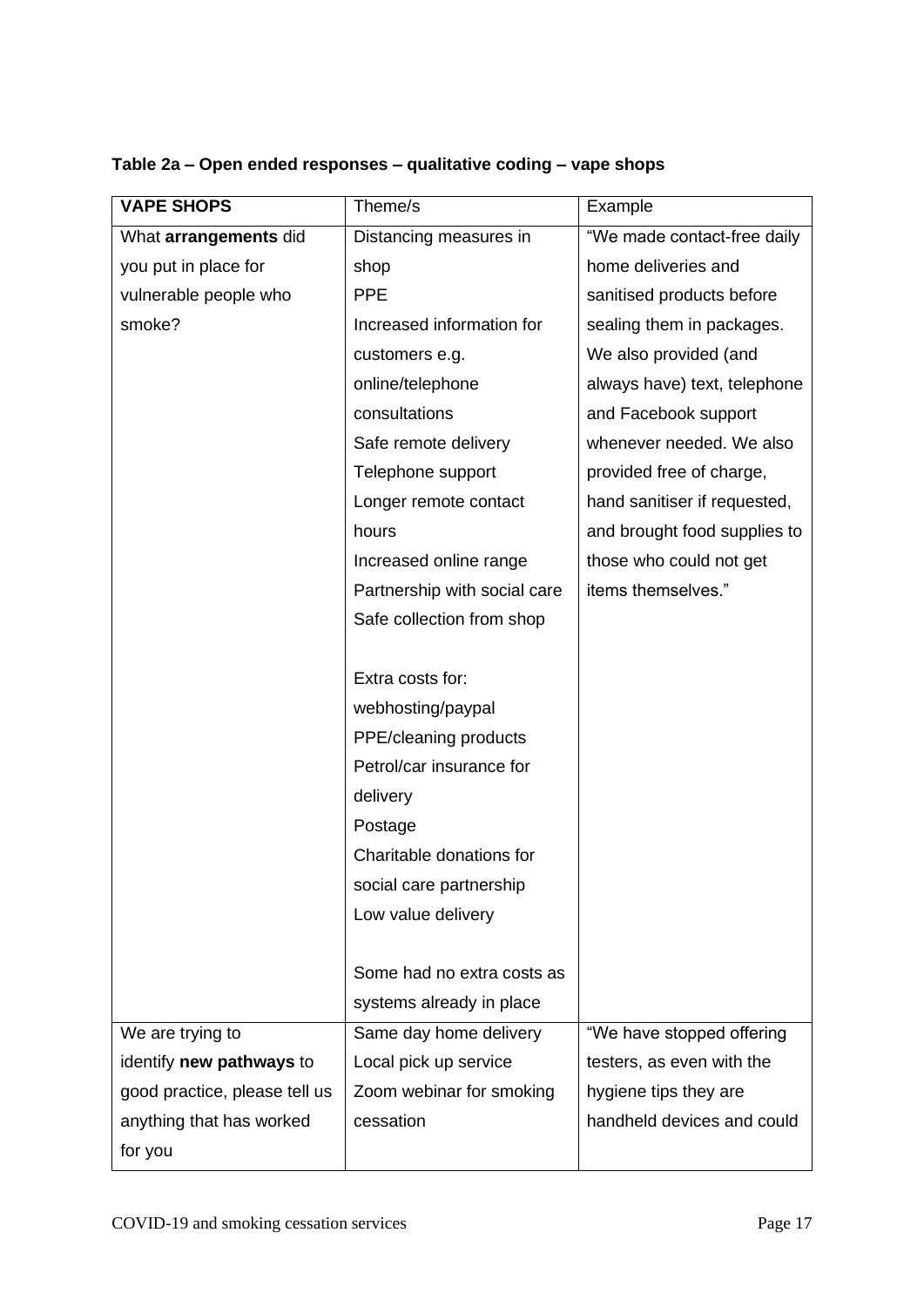|                          | counsellors/practitioners to  | increase risk of a virus     |
|--------------------------|-------------------------------|------------------------------|
|                          | demystify e-cigarettes.       | spreading."                  |
|                          | Click and collect             |                              |
|                          | Keeping upbeat for            |                              |
|                          | shielders                     |                              |
|                          | Facebook messenger to         |                              |
|                          | exchange photos so could      |                              |
|                          | advise on device              |                              |
|                          | consumables                   |                              |
|                          | Extra care and attention      |                              |
|                          | paid to regular shielding     |                              |
|                          | customers                     |                              |
|                          |                               |                              |
|                          | The above expanding on the    |                              |
|                          | arrangements above            |                              |
|                          |                               |                              |
|                          | No testers (negative)         |                              |
|                          | Limits to numbers in shop     |                              |
| Have you had any         | Customer satisfaction (both   | "Customers appreciated the   |
| feedback from customers  | informally and google         | same day delivery but could  |
| about the service change | reviews, the latter good for  | not understand why we        |
| (please briefly outline) | business)                     | were not classed as an       |
|                          | Smoking relapse prevention    | essential service."          |
|                          | but also                      | "Some customers who used     |
|                          | Smoking relapse               | the Local Pickup Service     |
|                          | <b>Business growth</b>        | have told us that it stopped |
|                          | Delays to delivery            | them from buying             |
|                          | Staff and customers found it  | cigarettes."                 |
|                          | hard to get to grips with new | "Absolutely. We have had     |
|                          | online working                | countless 5-star Google and  |
|                          |                               | Facebook reviews during      |
|                          |                               | and after lockdown, all of   |
|                          |                               | which were positive. It has  |
|                          |                               | helped our business grow     |
|                          |                               | and has motivated the staff  |
|                          |                               | to continue to provide the   |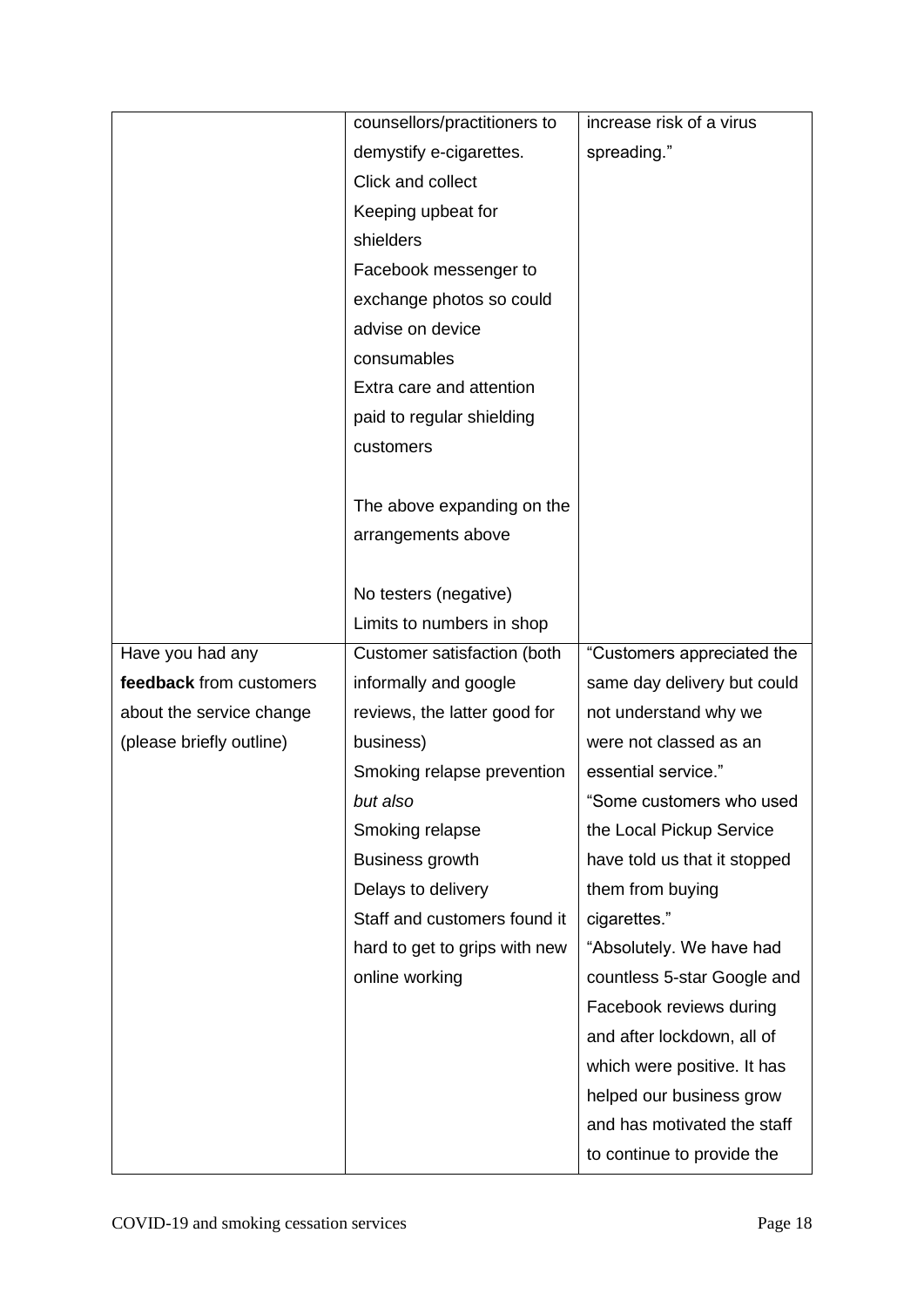|                            |                             | best service possible to all  |
|----------------------------|-----------------------------|-------------------------------|
|                            |                             | our customers"                |
|                            |                             | "Many of our regular          |
|                            |                             | customers went back to        |
|                            |                             | smoking due to the easier     |
|                            |                             | availability of cigarettes    |
|                            |                             | when shops were closed        |
|                            |                             | and online delivery was       |
|                            |                             | chaotic across the country.   |
|                            |                             | Devices don't sell much       |
|                            |                             | online as people need the     |
|                            |                             | advice and personal           |
|                            |                             | consultation."                |
| Are you considering        | Maintain e-commerce         | "Ongoing efforts to strive to |
| implementing any of        | Keep local pickup option    | work better with smoking      |
| changes that you made      | Keep local delivery service | cessation stakeholders."      |
| during COVID-19 in the     | <b>Coordinated efforts</b>  | "We are planning on going     |
| longer-term? - Yes. Please | Shop closure                | fully online with no shop     |
| tell us: - Text            |                             | front due to recession fears  |
|                            |                             | and a second spike"           |

# **Table 2b – Open ended responses – qualitative coding – stop smoking services (SSS)**

| <b>SSS</b>            | Theme/s                     | Example                        |
|-----------------------|-----------------------------|--------------------------------|
| What arrangements did | <b>SMS</b> support          | "For those who were self       |
| you put in place for  | Longer prescriptions        | isolating we either arranged   |
| vulnerable people who | Posting                     | for their pharmacy to post     |
| smoker?               | prescriptions/prescription  | products to them or we         |
|                       | collection                  | advised the client to join the |
|                       | Telephone consultations     | 'Good Sam' app and a           |
|                       | App                         | volunteer would pick up their  |
|                       | Partnerships with vape      | products.                      |
|                       | industry (e.g. wholesalers, | We also arranged for those     |
|                       | vape shops)                 | who were self-isolating but    |
|                       |                             | who wanted Champix for the     |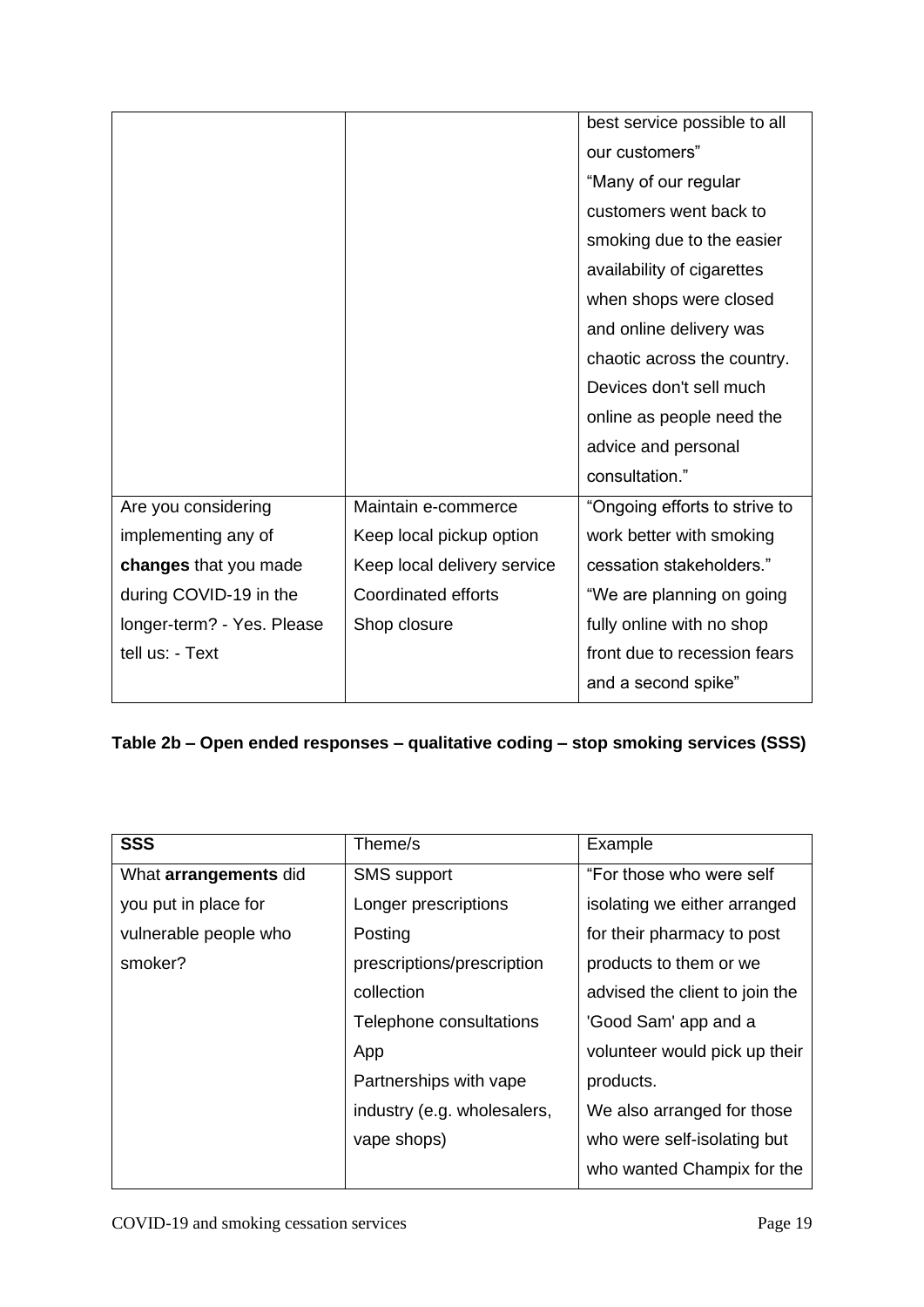|                               | Collaborations with          | appendix 1 of the PGD to be    |
|-------------------------------|------------------------------|--------------------------------|
|                               | drug/mental health services  | completed by the               |
|                               |                              | pharmacist over the phone.     |
|                               | Costs:                       | 2 vouchers which is equal to   |
|                               | Postal/mileage delivery      | a month's supply of product    |
|                               | costs                        | were posted to clients so      |
|                               | App licence costs            | they didn't have to go to      |
|                               | Extra IT equipment for staff | pharmacies as many times       |
|                               | BUT savings on venue and     | and stand in long queues."     |
|                               | staff millage                |                                |
|                               |                              |                                |
|                               |                              |                                |
|                               |                              |                                |
| We are trying to              | Telephone consultations      | "We have the same quit         |
| identify new pathways to      | Welfare checks and           | conversion rate at 4 weeks     |
| good practice, please tell us | opportunistic smoking        | as face to face                |
| anything that has worked      | cessation                    | consultations. A key factor is |
| for you                       | Joint working with vape      | possibly client's do not miss  |
|                               | shop                         | many appointments, making      |
|                               | Peer group support on        | it more likely they will quit  |
|                               | teams                        | even without the perceived     |
|                               | Staff meetings/training on   | benefit of face to face.       |
|                               | zoom                         | Clients get a quit guide and   |
|                               | Webinar training sessions    | top tips in the post when      |
|                               | for other HCPs               | they set a quit date, this was |
|                               | Alternative to CO testing    | hit and miss before and        |
|                               | <b>Clients missing less</b>  | dependant on the advisor.      |
|                               | appointments/completing      | Similarly, at the 12 week      |
|                               | more paperwork               | quit point they get a          |
|                               | Social media recruitment     | certificate, staying quit      |
|                               | successful                   | guide, evaluation form and     |
|                               | Redeployment to welfare      | sae which before was very      |
|                               | roles provided new           | hit and miss. We are now       |
|                               | opportunity to reach clients | receiving a beneficial         |
|                               |                              | amount of evaluation forms     |
|                               |                              | back."                         |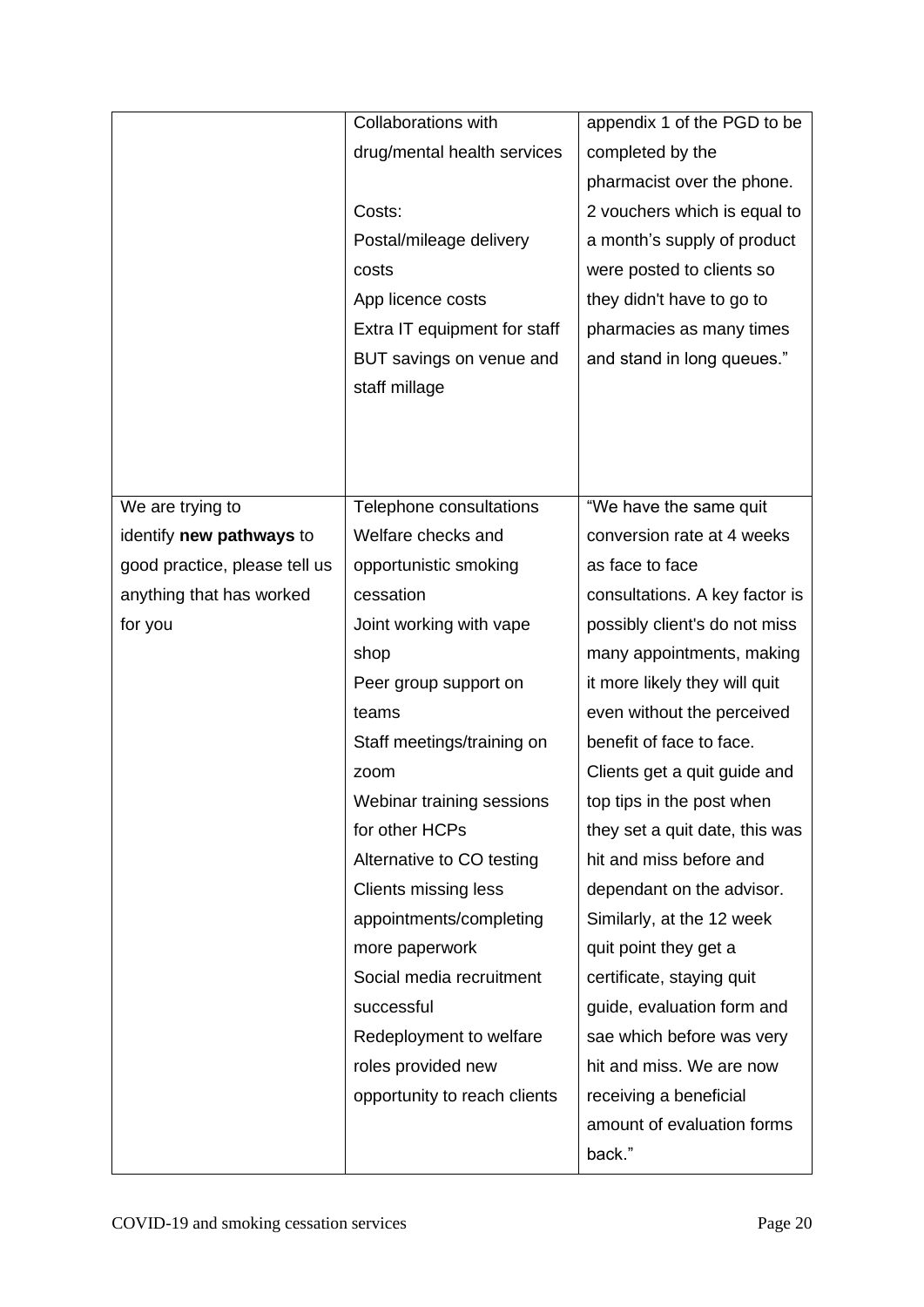|                                |                                | "about half of our small team |
|--------------------------------|--------------------------------|-------------------------------|
|                                |                                | were redeployed to make       |
|                                |                                | welfare checks and were       |
|                                |                                | involved in emergency food    |
|                                |                                | parcel deliveries. We used    |
|                                |                                | the opportunity when          |
|                                |                                | speaking to people seeking    |
|                                |                                | stop smoking support to       |
|                                |                                | check they had access to      |
|                                |                                | food and basic necessities    |
|                                |                                | and referred them for         |
|                                |                                | emergency help if             |
|                                |                                | necessary."                   |
|                                |                                | "No CO monitoring so we       |
|                                |                                | have used a breathing         |
|                                |                                | challenge identifying how     |
|                                |                                | long they can breathe in and  |
|                                |                                | out and hold and working to   |
|                                |                                | improving their lung          |
|                                |                                | capacity"                     |
| What has been                  | No CO monitoring               | "Advisors missed the          |
| difficult about delivering the | Dealing with client emotional  | relationship and face to face |
| service remotely?              | issues.                        | interaction. No Co            |
|                                | Impact on rapport              | monitoring as no face to      |
|                                | Demands from                   | face so had to take clients   |
|                                | commissioners                  | word about staying quit and   |
|                                | Difficulty engaging pregnant   | motivation of seeing CO       |
|                                | women                          | reading go down to non        |
|                                | <b>IT issues</b>               | smoker used to be a good      |
|                                | Demands on resources e.g.      | talking point and motivation  |
|                                | more demand & less staff,      | for clients."                 |
|                                | missing calls, constant calls, | "The pregnancy side has       |
|                                | long calls, IT issues working  | proved more difficult, more   |
|                                | from home, confidentiality     | women declining the           |
|                                |                                |                               |
|                                | issues working from home       | midwives, possibly due to     |